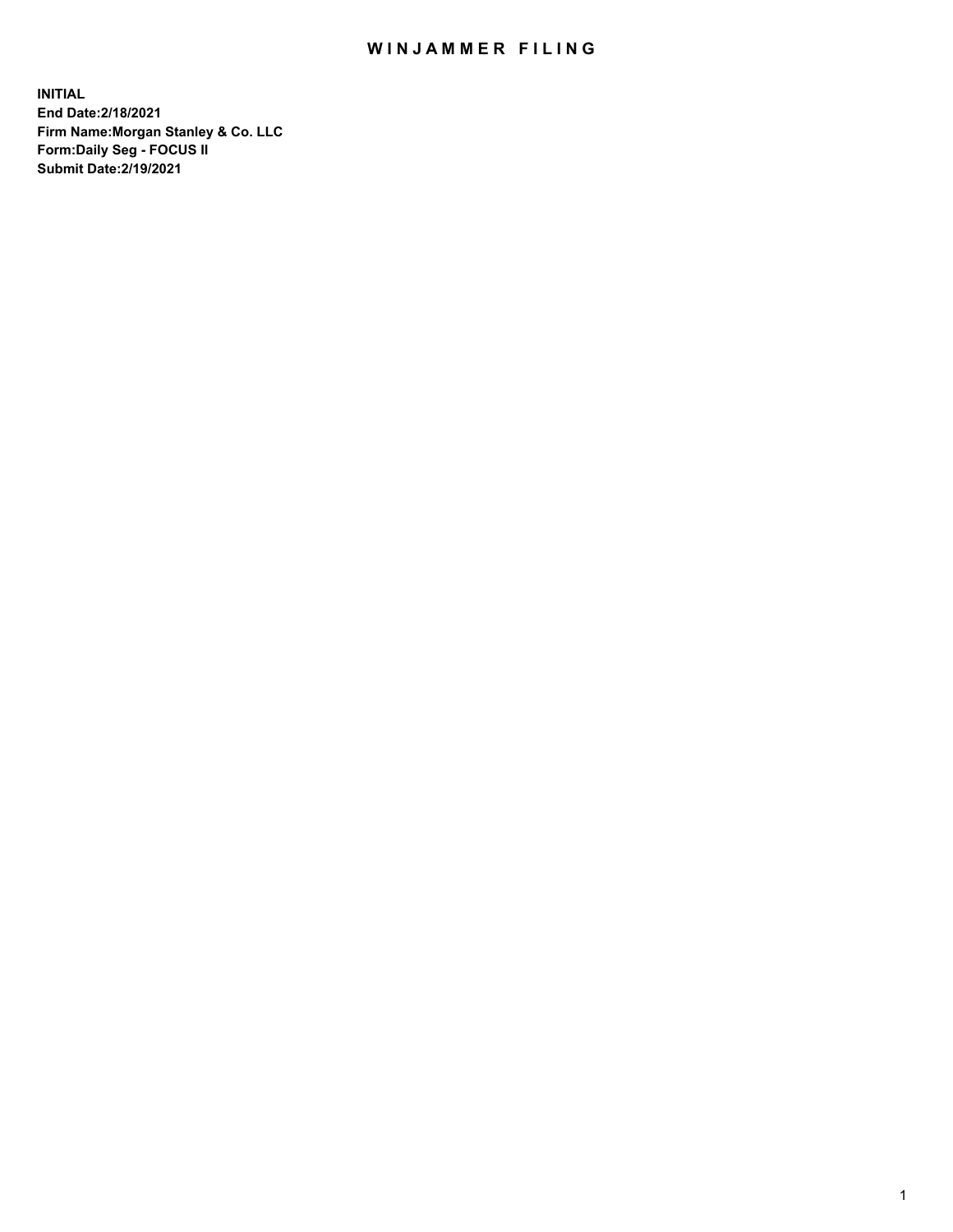**INITIAL End Date:2/18/2021 Firm Name:Morgan Stanley & Co. LLC Form:Daily Seg - FOCUS II Submit Date:2/19/2021 Daily Segregation - Cover Page**

| Name of Company                                                                                                                                                                                                                                                                                                                | <b>Morgan Stanley &amp; Co. LLC</b>                    |
|--------------------------------------------------------------------------------------------------------------------------------------------------------------------------------------------------------------------------------------------------------------------------------------------------------------------------------|--------------------------------------------------------|
| <b>Contact Name</b>                                                                                                                                                                                                                                                                                                            | <b>Ikram Shah</b>                                      |
| <b>Contact Phone Number</b>                                                                                                                                                                                                                                                                                                    | 212-276-0963                                           |
| <b>Contact Email Address</b>                                                                                                                                                                                                                                                                                                   | Ikram.shah@morganstanley.com                           |
| FCM's Customer Segregated Funds Residual Interest Target (choose one):<br>a. Minimum dollar amount: : or<br>b. Minimum percentage of customer segregated funds required:%; or<br>c. Dollar amount range between: and; or<br>d. Percentage range of customer segregated funds required between:% and%.                          | 235,000,000<br><u>0</u><br><u>00</u><br><u>00</u>      |
| FCM's Customer Secured Amount Funds Residual Interest Target (choose one):<br>a. Minimum dollar amount: ; or<br>b. Minimum percentage of customer secured funds required:%; or<br>c. Dollar amount range between: and; or<br>d. Percentage range of customer secured funds required between:% and%.                            | 140,000,000<br><u>0</u><br><u>00</u><br>0 <sub>0</sub> |
| FCM's Cleared Swaps Customer Collateral Residual Interest Target (choose one):<br>a. Minimum dollar amount: ; or<br>b. Minimum percentage of cleared swaps customer collateral required:% ; or<br>c. Dollar amount range between: and; or<br>d. Percentage range of cleared swaps customer collateral required between:% and%. | 92,000,000<br><u>0</u><br><u>00</u><br>00              |

Attach supporting documents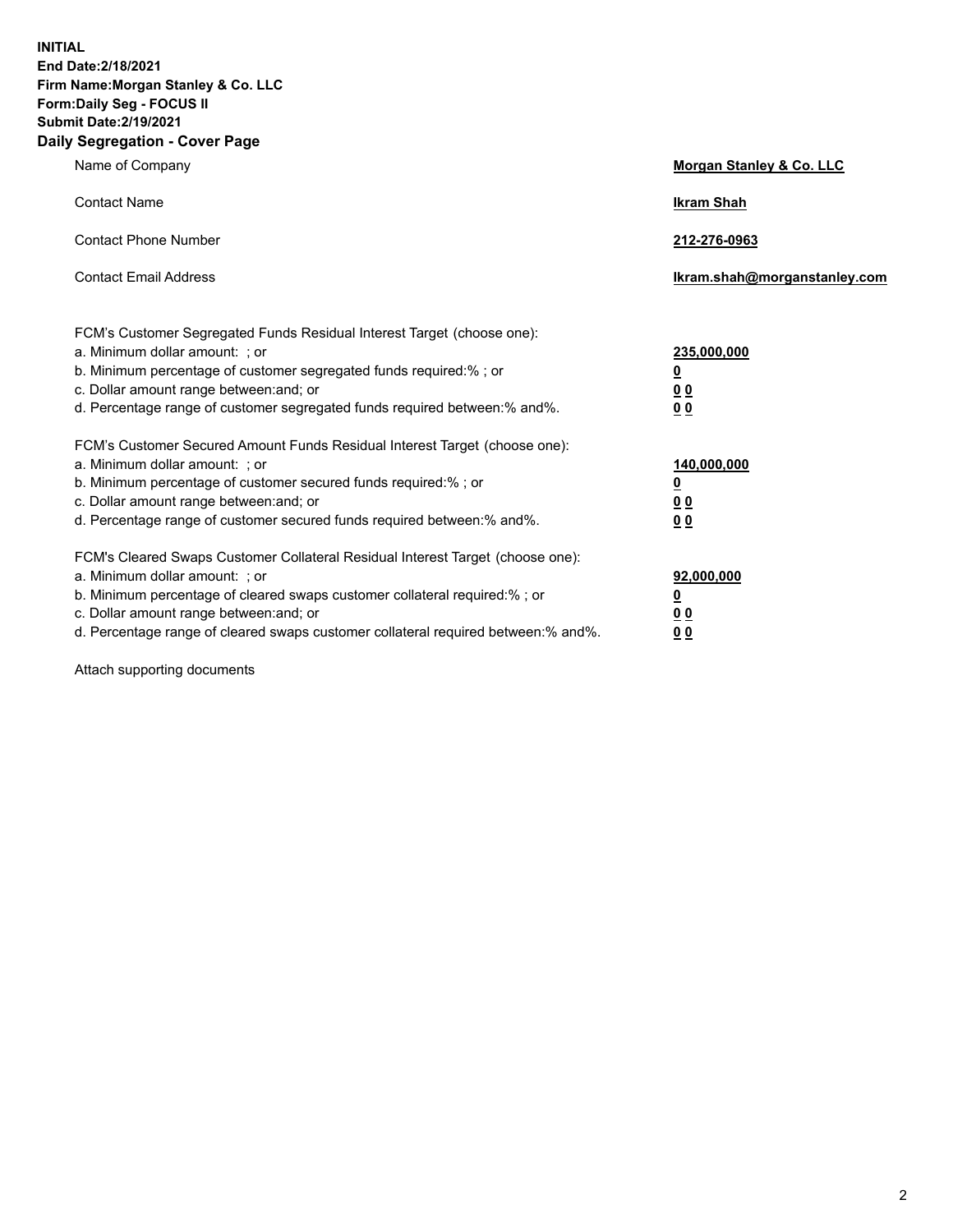## **INITIAL End Date:2/18/2021 Firm Name:Morgan Stanley & Co. LLC Form:Daily Seg - FOCUS II Submit Date:2/19/2021**

## **Daily Segregation - Secured Amounts**

Foreign Futures and Foreign Options Secured Amounts Amount required to be set aside pursuant to law, rule or regulation of a foreign government or a rule of a self-regulatory organization authorized thereunder 1. Net ledger balance - Foreign Futures and Foreign Option Trading - All Customers A. Cash **4,391,569,929** [7315] B. Securities (at market) **2,271,815,345** [7317] 2. Net unrealized profit (loss) in open futures contracts traded on a foreign board of trade **831,464,844** [7325] 3. Exchange traded options

- a. Market value of open option contracts purchased on a foreign board of trade **22,881,656** [7335]
- b. Market value of open contracts granted (sold) on a foreign board of trade **-22,531,582** [7337]
- 4. Net equity (deficit) (add lines 1. 2. and 3.) **7,495,200,192** [7345]
- 5. Account liquidating to a deficit and account with a debit balances gross amount **65,377,789** [7351] Less: amount offset by customer owned securities **-50,895,812** [7352] **14,481,977**
- 6. Amount required to be set aside as the secured amount Net Liquidating Equity Method (add lines 4 and 5)
- 7. Greater of amount required to be set aside pursuant to foreign jurisdiction (above) or line 6.

## FUNDS DEPOSITED IN SEPARATE REGULATION 30.7 ACCOUNTS

- 1. Cash in banks
	- A. Banks located in the United States **564,694,741** [7500]
	- B. Other banks qualified under Regulation 30.7 **882,360,967** [7520] **1,447,055,708**
- 2. Securities
	- A. In safekeeping with banks located in the United States **439,762,087** [7540]
	- B. In safekeeping with other banks qualified under Regulation 30.7 **22,312,853** [7560] **462,074,940**
- 3. Equities with registered futures commission merchants
	-
	- B. Securities **0** [7590]
	- C. Unrealized gain (loss) on open futures contracts **1,020,388** [7600]
	- D. Value of long option contracts **0** [7610]
	- E. Value of short option contracts **0** [7615] **23,562,970** [7620]
- 4. Amounts held by clearing organizations of foreign boards of trade
	- A. Cash **0** [7640]
	- B. Securities **0** [7650]
	- C. Amount due to (from) clearing organization daily variation **0** [7660]
	- D. Value of long option contracts **0** [7670]
	- E. Value of short option contracts **0** [7675] **0** [7680]
- 5. Amounts held by members of foreign boards of trade
	-
	-
	- C. Unrealized gain (loss) on open futures contracts **830,444,456** [7720]
	- D. Value of long option contracts **22,881,656** [7730]
	- E. Value of short option contracts **-22,531,582** [7735] **5,795,733,159**
- 6. Amounts with other depositories designated by a foreign board of trade **0** [7760]
- 7. Segregated funds on hand **0** [7765]
- 8. Total funds in separate section 30.7 accounts **7,728,426,777** [7770]
- 9. Excess (deficiency) Set Aside for Secured Amount (subtract line 7 Secured Statement Page 1 from Line 8)
- 10. Management Target Amount for Excess funds in separate section 30.7 accounts **140,000,000** [7780]
- 11. Excess (deficiency) funds in separate 30.7 accounts over (under) Management Target **78,744,608** [7785]

**0** [7305]

[7354] **7,509,682,169** [7355]

**7,509,682,169** [7360]

[7530]

[7570]

A. Cash **22,542,582** [7580]

 A. Cash **3,155,198,224** [7700] B. Securities **1,809,740,405** [7710] [7740] **218,744,608** [7380]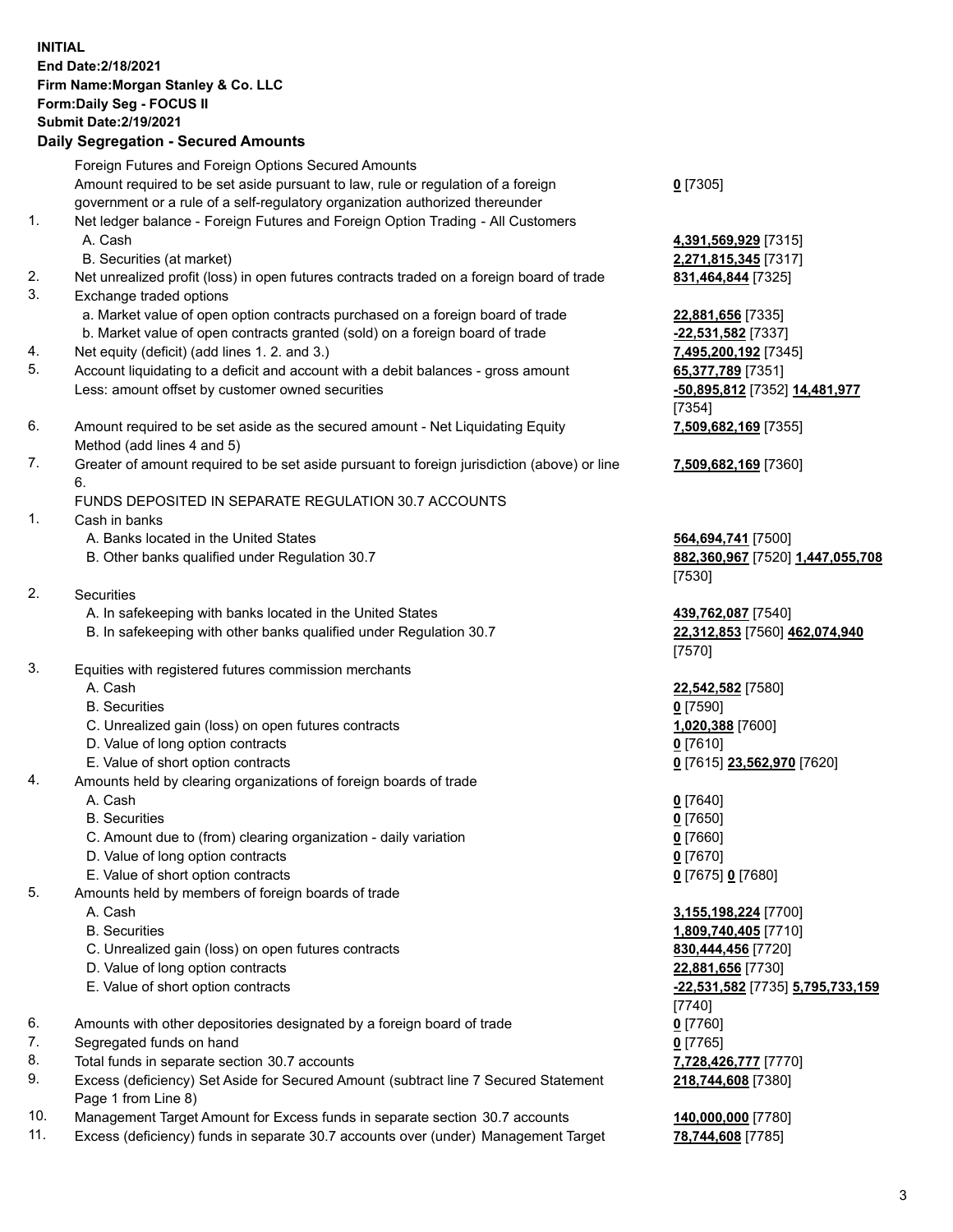**INITIAL End Date:2/18/2021 Firm Name:Morgan Stanley & Co. LLC Form:Daily Seg - FOCUS II Submit Date:2/19/2021 Daily Segregation - Segregation Statement** SEGREGATION REQUIREMENTS(Section 4d(2) of the CEAct) 1. Net ledger balance A. Cash **16,668,928,057** [7010] B. Securities (at market) **8,574,292,124** [7020] 2. Net unrealized profit (loss) in open futures contracts traded on a contract market **616,102,360** [7030] 3. Exchange traded options A. Add market value of open option contracts purchased on a contract market **695,486,036** [7032] B. Deduct market value of open option contracts granted (sold) on a contract market **-446,176,061** [7033] 4. Net equity (deficit) (add lines 1, 2 and 3) **26,108,632,516** [7040] 5. Accounts liquidating to a deficit and accounts with debit balances - gross amount **489,896,253** [7045] Less: amount offset by customer securities **-476,392,562** [7047] **13,503,691** [7050] 6. Amount required to be segregated (add lines 4 and 5) **26,122,136,207** [7060] FUNDS IN SEGREGATED ACCOUNTS 7. Deposited in segregated funds bank accounts A. Cash **4,529,337,479** [7070] B. Securities representing investments of customers' funds (at market) **0** [7080] C. Securities held for particular customers or option customers in lieu of cash (at market) **1,356,892,812** [7090] 8. Margins on deposit with derivatives clearing organizations of contract markets A. Cash **13,268,700,397** [7100] B. Securities representing investments of customers' funds (at market) **0** [7110] C. Securities held for particular customers or option customers in lieu of cash (at market) **7,217,399,312** [7120] 9. Net settlement from (to) derivatives clearing organizations of contract markets **84,949,110** [7130] 10. Exchange traded options A. Value of open long option contracts **695,486,036** [7132] B. Value of open short option contracts **-446,176,061** [7133] 11. Net equities with other FCMs A. Net liquidating equity **9,394,419** [7140] B. Securities representing investments of customers' funds (at market) **0** [7160] C. Securities held for particular customers or option customers in lieu of cash (at market) **0** [7170] 12. Segregated funds on hand **0** [7150] 13. Total amount in segregation (add lines 7 through 12) **26,715,983,504** [7180] 14. Excess (deficiency) funds in segregation (subtract line 6 from line 13) **593,847,297** [7190] 15. Management Target Amount for Excess funds in segregation **235,000,000** [7194]

- 16. Excess (deficiency) funds in segregation over (under) Management Target Amount
	- Excess

**358,847,297** [7198]